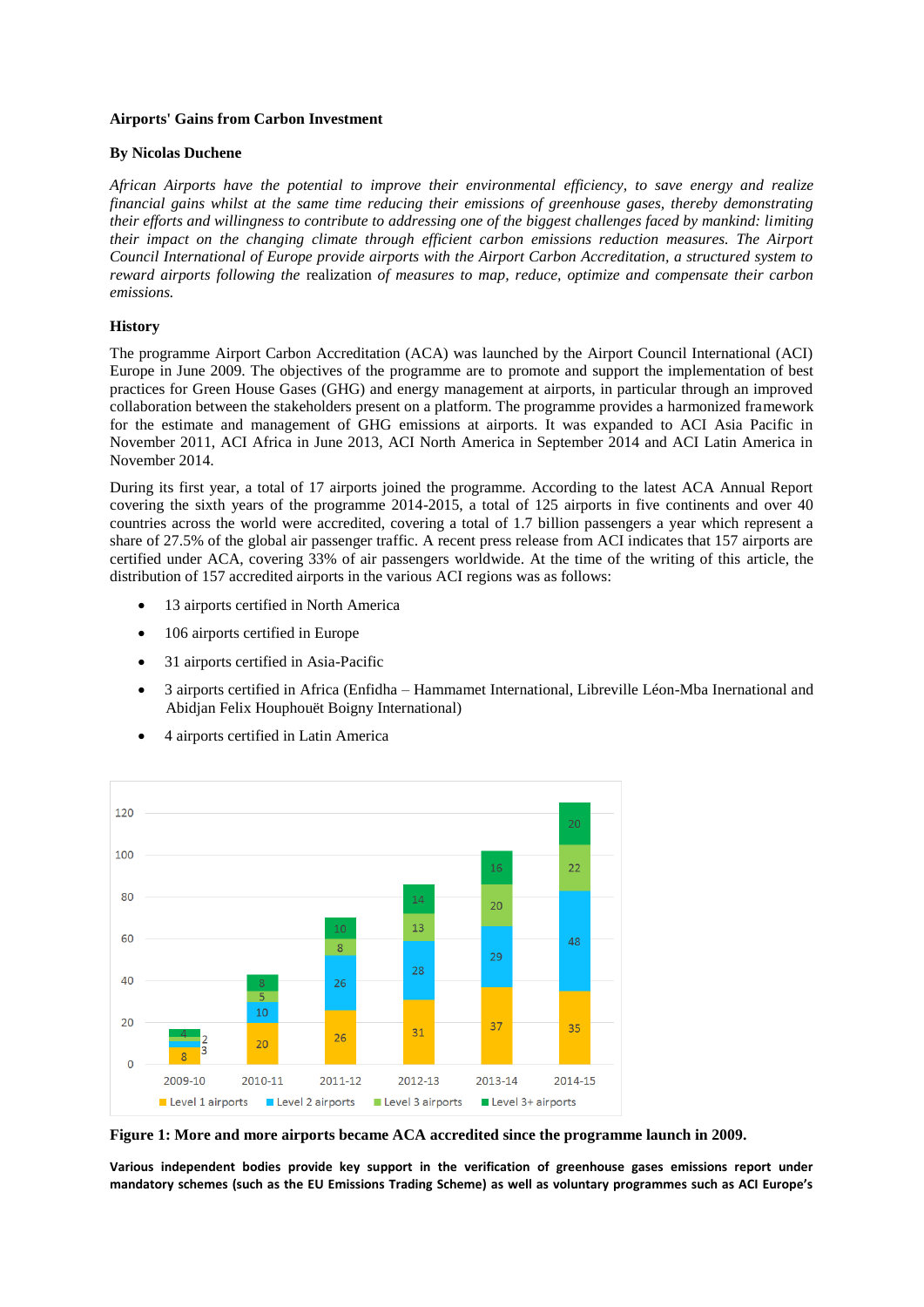#### **Airport Carbon Accreditation, thus helping to simplify airports' task of undergoing the ACA Programme. During the year 2015, for instance, Verifavia conducted audits for 25 airports in Europe, Africa, Asia-Pacific and North America.**

Particularly, Libreville and Abidjan international airports became ACA accredited following an independent carbon emissions verification audit performed by Verifavia, which, like other bodies, has committed to providing ready support and clarifications to African airports regarding the ACA programme.

# **4 Levels Of Accreditation**

The ACA programme is composed of four levels of accreditation with increasing scope (i.e. covering more sources of emissions including the ones under the responsibility of external parties) and more demanding requirements in terms of improved carbon performances. The Levels 1 and 2 focus on the emissions under the direct control of the airport (Scope 1 and Scope 2 emissions according to the GHG Protocol definitions of the United Nations Framework Climate Change Convention UNFCCC) whilst the Levels 3 and 3+ expand this scope to include all the emissions from third parties on the platform that an airport can only guide or influence (i.e. caused by external companies but also passengers travelling to and from the airport):

- The Level 1 'Mapping' requires airports to conduct a detailed inventory of the Scope 1 and 2 emissions under their direct control (vehicles, buildings, and energy purchases), to identify the emissions sources that it can influence or guide (external parties, Scope 3 emissions according to the GHG Protocol) and to design a carbon policy demonstrating its engagement to reduce emissions.
- The Level 2 "Reduction" requires airports to justify a reduction (absolute or relative) in the emissions under their direct control (by comparison with the rolling averaged emissions over the three previous periods).
- The Level 3 "Optimization" requires airports to expand their carbon management to include emissions they guide or influence (in addition to the ones under their direct control) via the engagement of third parties involved in the activities on the platform (Scope 3 emissions as per the GHG Protocol). Emissions from aircraft during the Landing and Take Off (LTO) cycle must be estimated, together with emissions resulting from passengers travel to and from the airport, as well as the emissions resulting from staff business travel.
- The level 3+ "Neutrality" requires airports to offset their residual emissions (i.e. the emissions under direct control that cannot be further reduced by improved operational measures) through the purchase of eligible carbon credits.

The information and data submitted by airports under the four levels of the accreditation must be independently verified by an accredited body following the ISO 14064 standard, the ACA rules and the GHG Protocol.

## **Benefits And Typical Reduction Actions**

The benefits gained by an airport participating in the programme can range from improved energy and operational efficiencies (and thus reduced operating costs), to a stronger engagement of the various stakeholders towards better performance, including a better recognition of its efforts in reducing GHG emissions by the general public, as well as excellent communication opportunities.

The ACA programme was designed by airports for airports, and is aligned with the developments seen in the recent years that resulted in the increasing pressure on all industries to limit their impacts on climate change by reducing their GHG emissions as well as improving the subsequent monitoring and reporting (reflected for example by the new standards ISO 50001 on energy management or ISO 26000 on Corporate and Social Responsibilities).

Airports participating in the programme have used a large basket of reduction measures. Typical actions may include a better energy usage through the purchase of lighting system (using LEDs) and a better insulation of buildings, the deployment of fixed electrical power supply at gates (400 Hz) to avoid the use of aircraft's Auxiliary Power Units (APU), facilitating the usage of innovative taxiing techniques (reduced engine taxiing, Electrical Green Taxing Sytem, TaxiBot), or implementing climate friendly ground transportation.

## **African Outlook: A Promising Trend Ahead**

The reduction of GHG emissions in Africa is a topic of increasing concern as a consequence of the climate change risks faced by many African populations and economies. Airports have a role to play to address this challenge. In the last months, a large number of African airports have expressed their interest and started preparation for the ACA programme, for instance, in Egypt, Morocco, Nigeria, Cameroon, South Africa, Tunisia, etc.